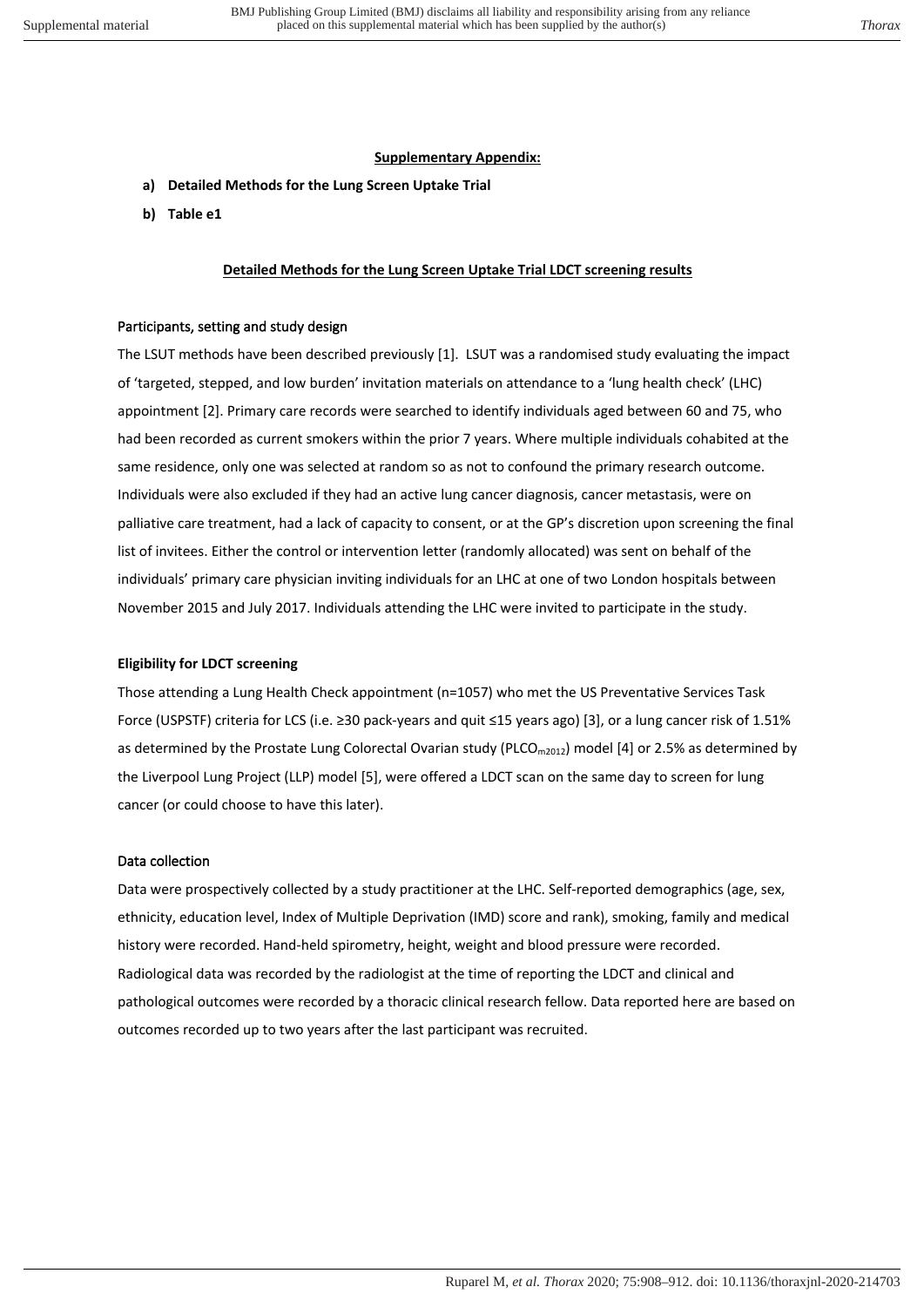#### **Outcome measures**

#### *PLCO and LLP scores*

The publicly available algorithms for both of these risk prediction tools [5,6] were programmed into the study electronic database. The PLCO model was adapted for UK use. The ethnicity categories 'white', 'black' and 'other', used the coefficients from the PLCO model for 'white', 'black' and 'Asian' respectively. The education categories were also translated to match the UK education system with the same number of categories matching to a similar age or qualification.

#### *LDCT*

Participants undertook the examination via a 16-channel or higher multi-detector, non-ECG-voltage-gated CT without the administration of intravenous contrast. Imaging was performed during suspended maximal inspiration. The lung parenchyma (lung apices to bases) was scanned in its entirety in a single craniocaudal acquisition. The field of view (FOV) selected as the smallest diameter as measured from widest point of outer rib to outer rib large enough to accommodate the entire lung parenchyma. Thin detector collimation (0.5 mm) was used. Images were reconstructed at 0.5 -1.0 mm section thickness using standard soft tissue and lung algorithms. Radiation exposures were as low as possible whilst maintaining good image quality (median 1.2 mSv, IQR 0.9 mSv, 1.7 mSv). The tube potential and tube current-time product varied according to participant body habitus and were between 80-120 kVp and 20-80 mAs respectively.

Scans were single-read by a team of radiologists with expertise in thoracic CT reporting, and experience ranging from 5 to 28 years. Radiologists recorded details on up to two nodules, the total number of nodules seen, and any incidental findings. LDCT results were categorised into five categories. In the present study, we report the outcomes relating to LDCT scans with a radiologist-designated category of 'indeterminate pulmonary nodule' or 'suspicious of lung cancer'. Other outcomes from LDCT included scans with pulmonary or non-pulmonary incidental findings that may have required further assessment or treatment, or no significant findings, which were categorised separately and have been reported elsewhere [7,8]. For the purpose of this analysis, we have grouped these three into a single category of 'negative' scans.

#### *Indeterminate pulmonary nodules*

Indeterminate pulmonary nodules included those typically under 8mm or 300mm<sup>3</sup> that required a repeat scan at three or twelve months, as per the British Thoracic Society (BTS) 2015 guidelines for pulmonary nodules [9]. The BTS guidelines stipulate that nodules between 5 and 6mm diameter should have an annual surveillance CT and nodules between 6 and 8mm or 80 and 300mm<sup>3</sup> should have a CT at 3 and 12 months. Solid nodules confirmed to be stable on volumetry at 12 months or by diameter at 24 months may be discharged from surveillance. Sub-solid nodules require surveillance for 4 years. 'Positive' findings were referred to the local thoracic oncology multi-disciplinary team (MDT) for further assessment and were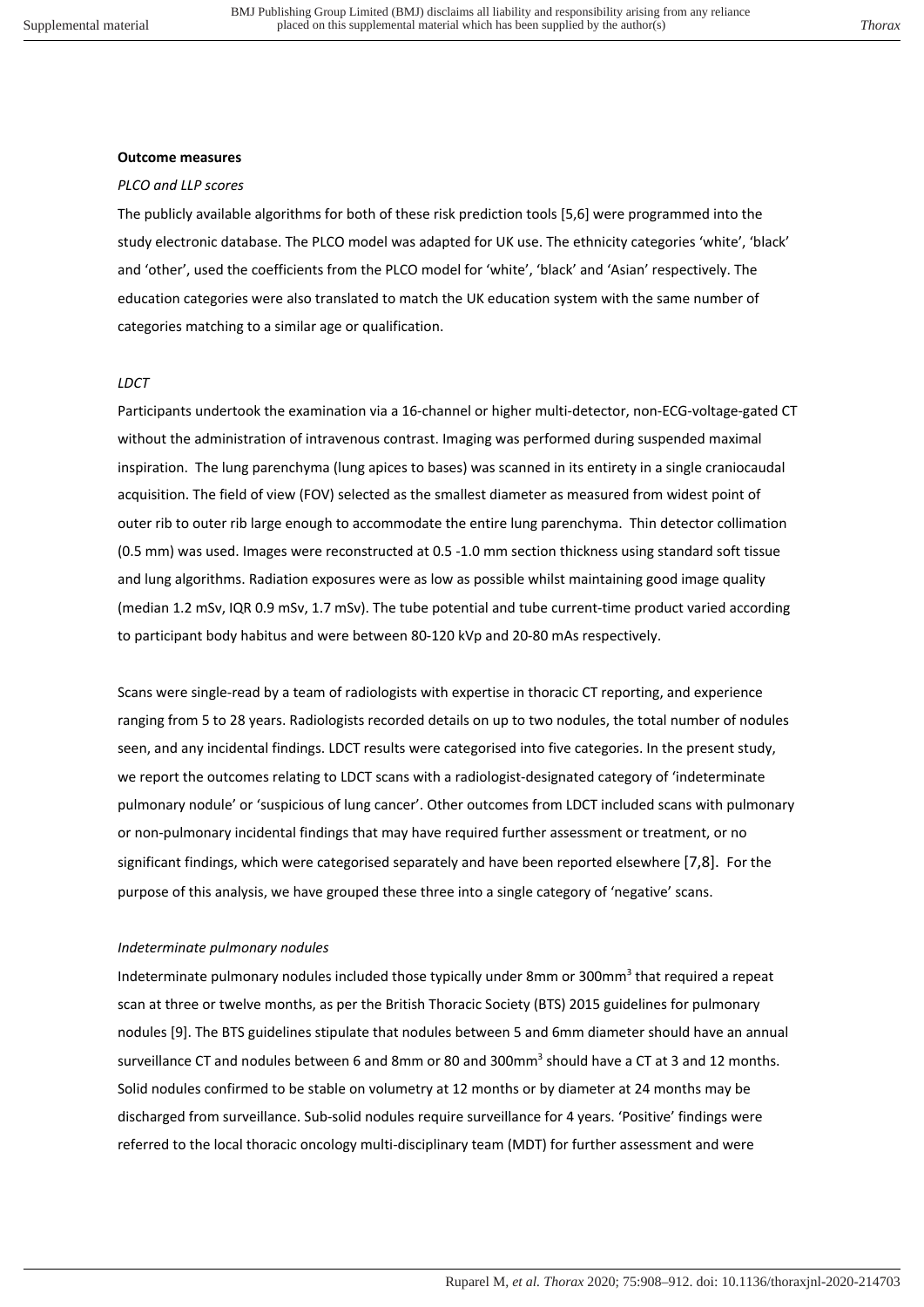managed according to the BTS guidelines for pulmonary nodules [9] and the National Institute for Health and Care Excellence (NICE) guidelines for the diagnosis and management of lung cancer [10].

## *Lung cancer*

All subtypes of invasive and non-invasive lung cancer were included within the definition of lung cancer. These included neuroendocrine tumours including small cell and carcinoid; adenocarcinoma, including minimally invasive adenocarcinoma (MIA), and adenocarcinoma in situ (AIS); and other non-small cell lung cancers (NSCLC), including squamous cell, adeno-squamous and large cell carcinomas. Staging was carried out according to the 7<sup>th</sup> edition TNM classification system as this was the edition in use in participating thoracic oncology MDT meetings for the majority of the study.

### **Sample size & statistical analysis**

The sample size for LSUT was based on the primary behavioural research question and is described in detail in the study's statistical analysis plan which were published prior to the commencement of the study [11]. The present analysis was a planned secondary analysis of the data. All study participants with complete smoking and lung cancer risk data were included. Participants were divided into three groups: those who did not have an LDCT, those who had an LDCT without lung cancer and those who had an LDCT who had a lung cancer diagnosed at some point during the follow up period. The follow up duration for participants varied by date of enrolment into the study, but was a minimum of 24 months from the last participant recruited. Descriptive statistics were used to present the data required to address the research questions above.

# **References:**

- 1 Quaife SL, Ruparel M, Beeken RJ, *et al.* The Lung Screen Uptake Trial (LSUT): protocol for a randomised controlled demonstration lung cancer screening pilot testing a targeted invitation strategy for high risk and 'hard-to-reach' patients. *BMC Cancer* 2016;**16**:281. doi:10.1186/s12885-016-2316-z
- 2 Quaife SL, Ruparel M, Dickson JL, *et al.* Lung Screen Uptake Trial (LSUT): Randomised Controlled Trial Testing Targeted Invitation Materials. *Am J Respir Crit Care Med* 2019;:rccm.201905-0946OC. doi:10.1164/rccm.201905-0946OC
- 3 U.S. Preventive Services Task Force. U.S. Preventive Services Task Force: Final Recommendation Statement. 2013. http://www.uspreventiveservicestaskforce.org/uspstf13/lungcan/lungcanfinalrs.htm#summ ary (accessed 28 Nov 2014).
- 4 Tammemägi MC, Katki HA, Hocking WG, *et al.* Selection criteria for lung-cancer screening. *N Engl J Med* 2013;**368**:728–36. doi:10.1056/NEJMoa1211776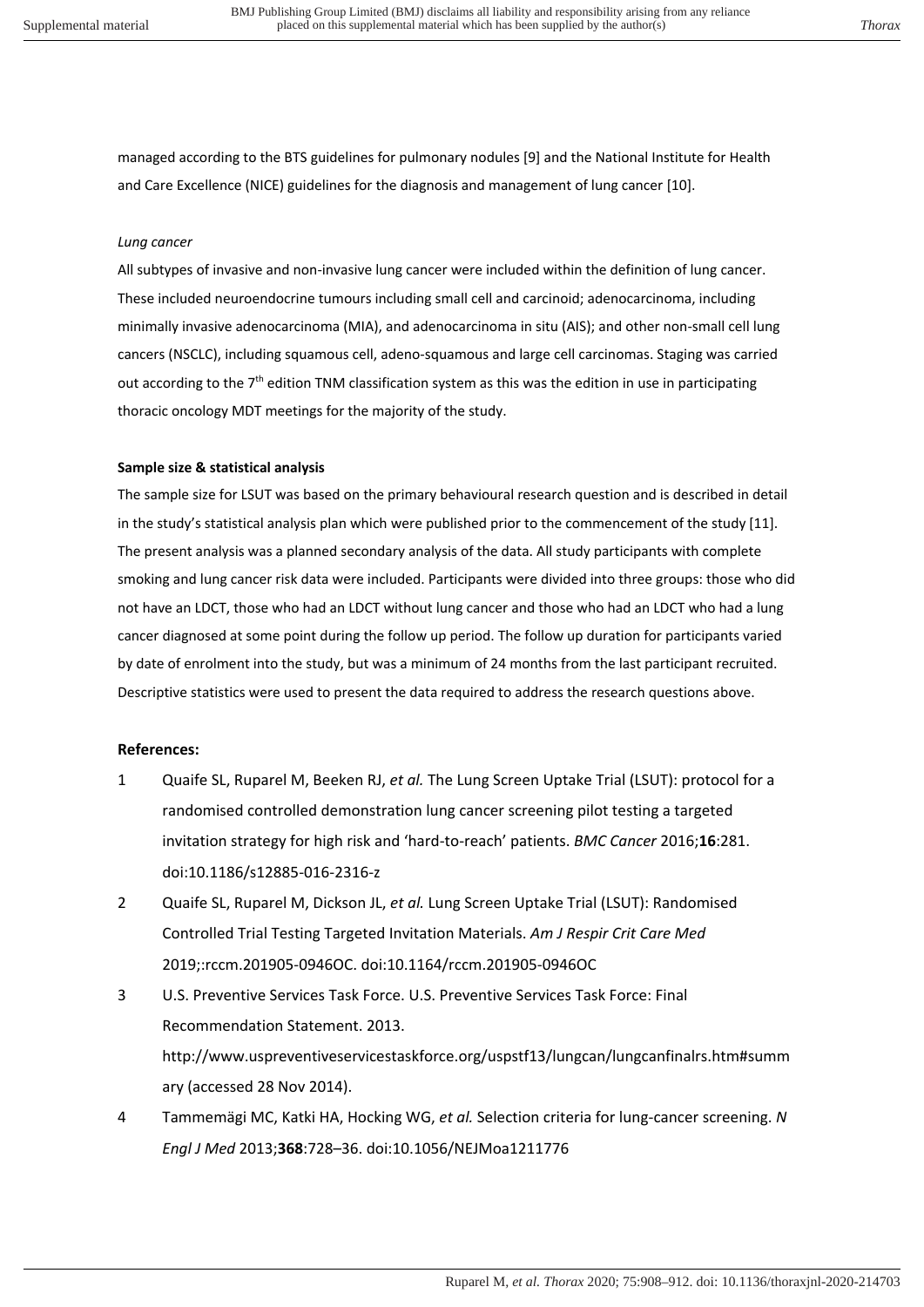- 5 Cassidy A, Myles JP, van Tongeren M, *et al.* The LLP risk model: an individual risk prediction model for lung cancer. *Br J Cancer* 2008;**98**:270–6. doi:10.1038/sj.bjc.6604158
- 6 Brock University Lung Cancer Risk Calculators. https://brocku.ca/lung-cancer-screening-andrisk-prediction/risk-calculators/
- 7 Ruparel M, Quaife SL, Dickson JL, *et al.* Evaluation of cardiovascular risk in a lung cancer screening cohort. *Thorax* 2019;:thoraxjnl-2018-212812. doi:10.1136/thoraxjnl-2018-212812
- 8 Ruparel M, Quaife SL, Dickson JL, *et al.* Prevalence, Symptom Burden and Under-Diagnosis of COPD in a Lung Cancer Screening Cohort. 2019. www.atsjournals.org (accessed 7 Jun 2019).
- 9 Callister MEJE, Baldwin DR, Akram AR, *et al.* The British Thoracic Society guidelines on the investigation and management of pulmonary nodules. *Thorax* 2015;**70**:794–8. doi:10.1136/thoraxjnl-2015-207221
- 10 Baldwin DR, White B, Schmidt-Hansen M, *et al.* Diagnosis and treatment of lung cancer: summary of updated NICE guidance. *Br Med J* 2011;**342**:d2110. doi:10.1136/bmj.d2110
- 11 Quaife SL, Ruparel M, Duffy SW, *et al.* Lung Screen Uptake Trial ( LSUT ): Statistical Analysis Plan. OSF 2016. doi:10.17605/OSF.IO/9KUZB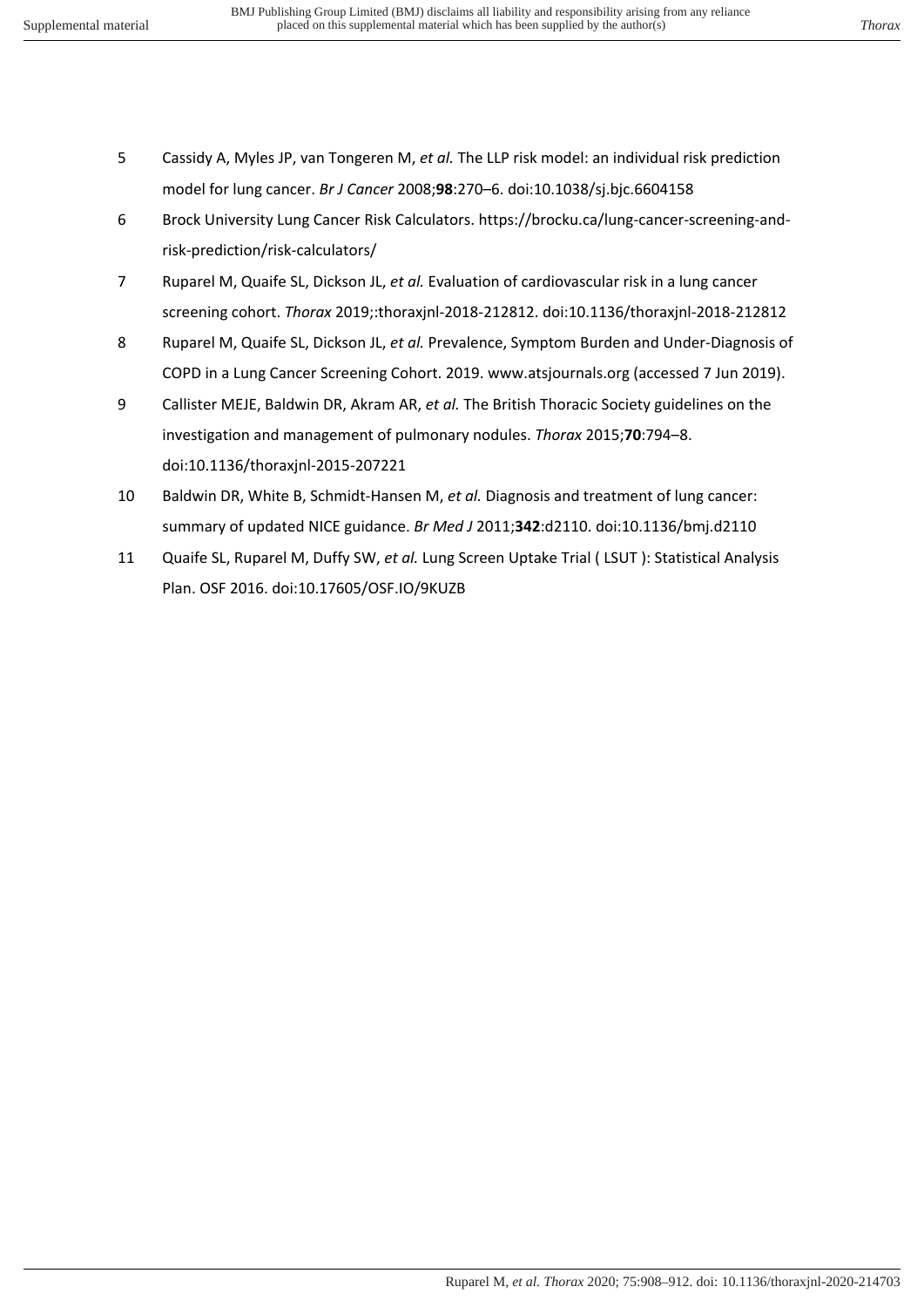# Table e1. All 36 cancers as recorded at the beginning of July 2019

|                | Route to<br>diagnosis | <b>Diagnosis</b>          | <b>Primary Treatment</b> | <b>Clinical TNM stage</b><br>(pre-treatment) | <b>Clinical stage</b> | <b>Pathological TNM</b><br>stage | Pathological<br>stage |
|----------------|-----------------------|---------------------------|--------------------------|----------------------------------------------|-----------------------|----------------------------------|-----------------------|
| $\mathbf{1}$   | Nodule                | Invasive                  | lobectomy                | T1bN0M0                                      | Stage 1A              | pT1bN0M0 PL0 R0                  | Stage 1A              |
|                | follow up             | adenocarcinoma            |                          |                                              |                       |                                  |                       |
| $\overline{2}$ | Nodule                | Squamous cell             | anatomical               | T1aN0M0                                      | Stage 1A              | pT1aN0M0 PL0 R0                  | Stage 1A              |
|                | follow up             | carcinoma                 | segmentectomy            |                                              |                       |                                  |                       |
| 3              | <b>Baseline</b>       | Squamous cell             | anatomical               | T1aN0M0                                      | Stage 1A              | pT1aN0M0 PL0 R0                  | Stage 1A              |
|                | <b>LDCT</b>           | carcinoma                 | segmentectomy            |                                              |                       |                                  |                       |
| 4              | Nodule                | Invasive                  | lobectomy                | T1aN0M0                                      | Stage 1A              | pT1aN0M0 PL0 R0                  | Stage 1A              |
|                | follow up             | adenocarcinoma            |                          |                                              |                       |                                  |                       |
| 5              | <b>Baseline</b>       | Mixed NSCLC, i.e. adeno-  | lobectomy                | T1aN0M0                                      | Stage 1A              | pT1aN0M0 PL0 R0                  | Stage 1A              |
|                | <b>LDCT</b>           | squamous carcinoma        |                          |                                              |                       |                                  |                       |
| 6              | <b>Baseline</b>       | Radiological diagnosis of | SABR                     | T1bN0M0                                      | Stage 1A              | n/a                              | n/a                   |
|                | <b>LDCT</b>           | lung cancer               |                          |                                              |                       |                                  |                       |
| $\overline{7}$ | Nodule                | Minimally invasive        | wedge resection          | T1aN0M0                                      | Stage 1A              | pT1aN0M0 PL0 R0                  | Stage 1A              |
|                | follow up             | adenocarcinoma            |                          |                                              |                       |                                  |                       |
| 8              | Nodule                | Invasive                  | anatomical               | T1bN0M0                                      | Stage 1A              | pT1bN0M0 PL0 R0                  | Stage 1A              |
|                | follow up             | adenocarcinoma            | segmentectomy            |                                              |                       |                                  |                       |
| 9              | Nodule                | Invasive                  | anatomical               | T1bN0M0                                      | Stage 1A              | pT1bN0M0 PL0 R0                  | Stage 1A              |
|                | follow up             | adenocarcinoma            | segmentectomy            |                                              |                       |                                  |                       |
| 10             | Nodule                | Squamous cell             | lobectomy                | T1bN0M0                                      | Stage 1A              | pT1bN0M0 PL0 R0                  | Stage 1A              |
|                | follow up             | carcinoma                 |                          |                                              |                       |                                  |                       |
| 11             | Nodule                | Invasive                  | wedge resection          | T1aN0M0                                      | Stage 1A              | pT1aN0M0 PL0 R1                  | Stage 1A              |
|                | follow up             | adenocarcinoma            |                          |                                              |                       |                                  |                       |
| 12             | Nodule                | Invasive                  | lobectomy                | T1aN0M0                                      | Stage 1A              | pT1aN0M0 PL0 R1                  | Stage 1A              |
|                | follow up             | adenocarcinoma            |                          |                                              |                       |                                  |                       |
| 13             | <b>Baseline</b>       | Mixed or multiple         | anatomical               | T1aN0M0                                      | Stage 1A              | pT1aN0M0 PL0 R0                  | Stage 1A              |
|                | <b>LDCT</b>           | histologies               | segmentectomy            |                                              |                       |                                  |                       |
| 14             | Nodule                | Invasive                  | anatomical               | T1bN0M0                                      | Stage 1A              | pT1bN0M0 PL0 R0                  | Stage 1A              |
|                | follow up             | adenocarcinoma            | segmentectomy            |                                              |                       |                                  |                       |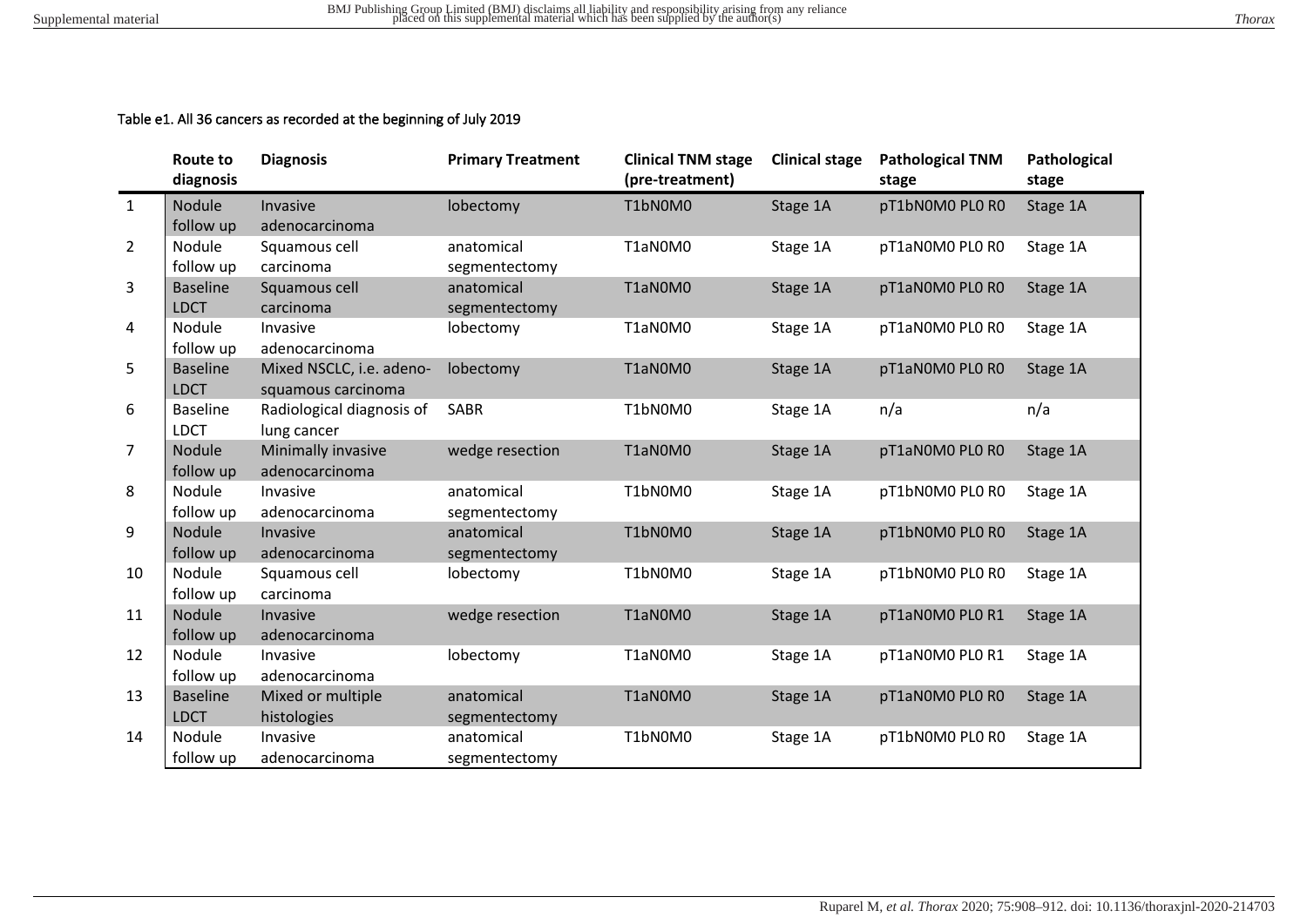# Table e1. (continued) All 36 cancers as recorded at the beginning of July 2019

|    | Route to<br>diagnosis          | <b>Diagnosis</b>                         | <b>Primary Treatment</b>     | <b>Clinical TNM stage</b><br>(pre-treatment) | <b>Clinical stage</b> | <b>Pathological TNM</b><br>stage | Pathological<br>stage |
|----|--------------------------------|------------------------------------------|------------------------------|----------------------------------------------|-----------------------|----------------------------------|-----------------------|
| 15 | Nodule                         | Mixed NSCLC, i.e. adeno-                 | lobectomy                    | T1aN0M0                                      | Stage 1A              | pT1aN0M0 PL0 R0                  | Stage 1A              |
|    | follow up                      | squamous carcinoma                       |                              |                                              |                       |                                  |                       |
| 16 | Nodule<br>follow up            | Adenocarcinoma in situ                   | wedge resection              | T1aN0M0                                      | Stage 1A              | pT1aN0M0 PL0 R0                  | Stage 1A              |
| 17 | <b>Nodule</b><br>follow up     | Minimally invasive<br>adenocarcinoma     | lobectomy                    | T1aN0M0                                      | Stage 1A              | pT1aN0M0 PL0 R0                  | Stage 1A              |
| 18 | Nodule<br>follow up            | Minimally invasive<br>adenocarcinoma     | lobectomy                    | T1aN0M0                                      | Stage 1A              | pT1aN0M0 PL0 R0                  | Stage 1A              |
| 19 | Nodule<br>follow up            | Squamous cell<br>carcinoma               | wedge resection              | T1aN0M0                                      | Stage 1A              | pT1aN0M0 PL0 R0                  | Stage 1A              |
| 20 | Nodule<br>follow up            | Invasive<br>adenocarcinoma               | lobectomy                    | T1aN0M0                                      | Stage 1A              | pT1aN0M0 PL0 R0                  | Stage 1A              |
| 21 | <b>Baseline</b><br><b>LDCT</b> | Carcinoid                                | wedge resection              | T1aN0M0                                      | Stage 1A              | pT1aN0M0 PL0 R1                  | Stage 1A              |
| 22 | Nodule<br>follow up            | Mixed or multiple<br>histologies         | lobectomy                    | T3N0M0                                       | Stage 2B              | pT3N0M0 PL1 R0                   | Stage 1A              |
| 23 | <b>Baseline</b><br><b>LDCT</b> | Radiological diagnosis of<br>lung cancer | no treatment                 | T2aN0M0                                      | Stage 1B              | n/a                              | n/a                   |
| 24 | <b>Baseline</b><br><b>LDCT</b> | Invasive<br>adenocarcinoma               | lobectomy                    | T2aN1M0                                      | Stage 2A              | pT2aN1M0 PL0 R0                  | Stage 2A              |
| 25 | <b>Baseline</b><br><b>LDCT</b> | Small cell carcinoma                     | concurrent<br>chemoradiation | T1aN1M0                                      | Stage 2A              | n/a                              | n/a                   |
| 26 | <b>Baseline</b><br><b>LDCT</b> | Squamous cell<br>carcinoma               | lobectomy                    | T1bN1M0                                      | Stage 2A              | pT1bN1M0 PL0 R0                  | Stage 2A              |
| 27 | <b>Baseline</b><br><b>LDCT</b> | Invasive<br>adenocarcinoma               | lobectomy                    | T2bN0M0                                      | Stage 2A              | pT4N1M0 PL2 R1                   | Stage 3A              |